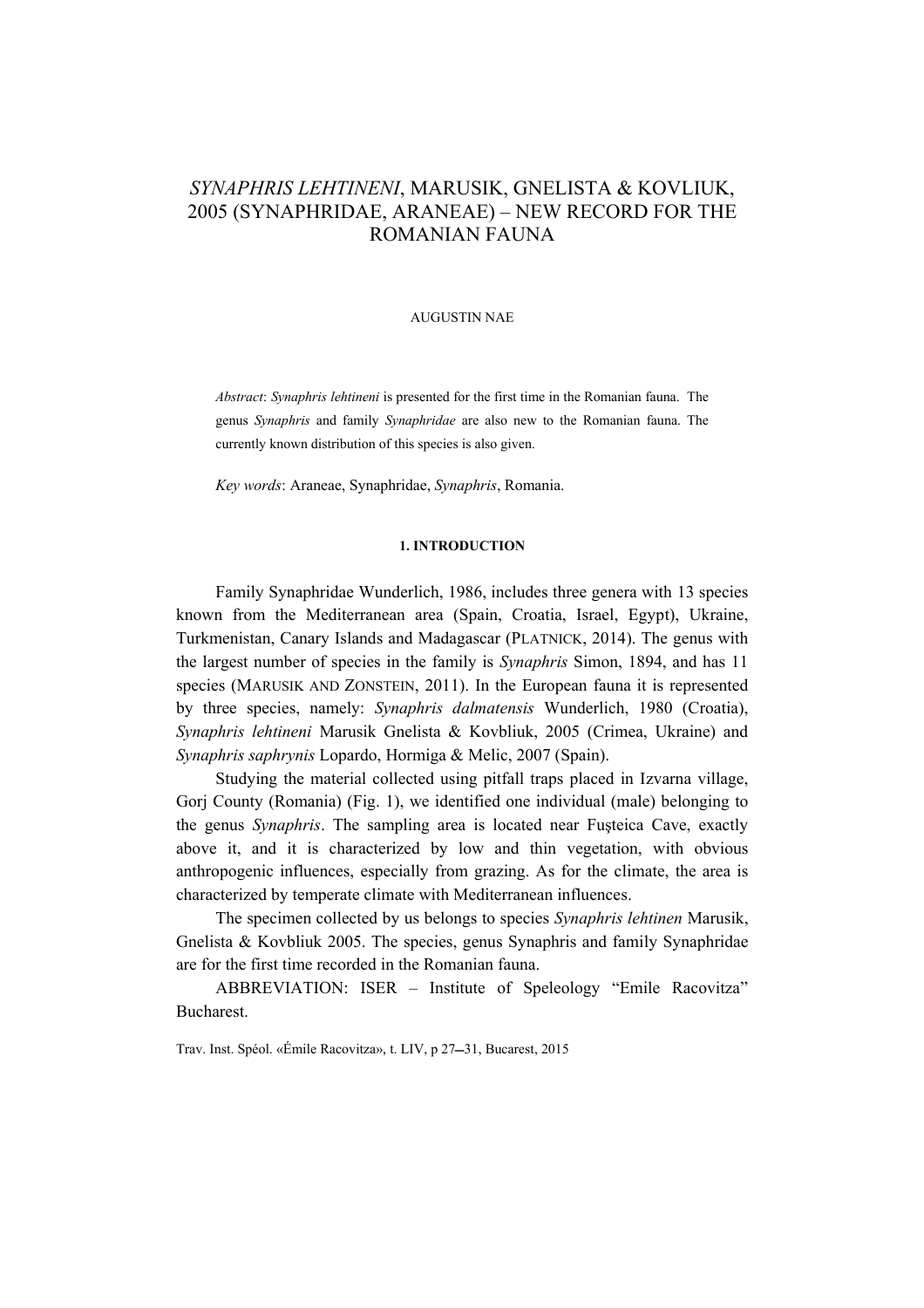

Fig. 1. Map showing the geographic distribution of species *Synaphris lehtineni* Marusik, Gnelista & Kovbliuk, 2005 in Europe.

## **2. MATERIAL AND METHOD**

**Material:** 1 male, 06.26.2014, GPS coordinates: N 45.02946<sup>0</sup> E 22.902203<sup>0</sup>. Leg. Nitzu, E., Popa, I, Nae, A. The specimen is preserved in the collection of "Emile Racovitza" Speleological Institute Bucharest (ISER).

The material was conserved in 70% ethylic alcohol. The dissections were made in glycerol at a Zeiss Stemi 2000 stereomicroscope and mounted for observation in a mixture of gelatin Merck and glycerol anhydrous. An Olympys CH2 microscope with drawing attachment was used for microscopic examination and drawings. All measurements are in millimeters. The terminology used by us follow MARUSIK *et al*., 2005 initial description of species, and LOPARDO *et al*., 2007.

#### **3. RESULTS AND DISCUSSIONS**

Habitus and the male palp correspond to the description made by MARUSIK, GNELISTA & KOVBLIUK (2005).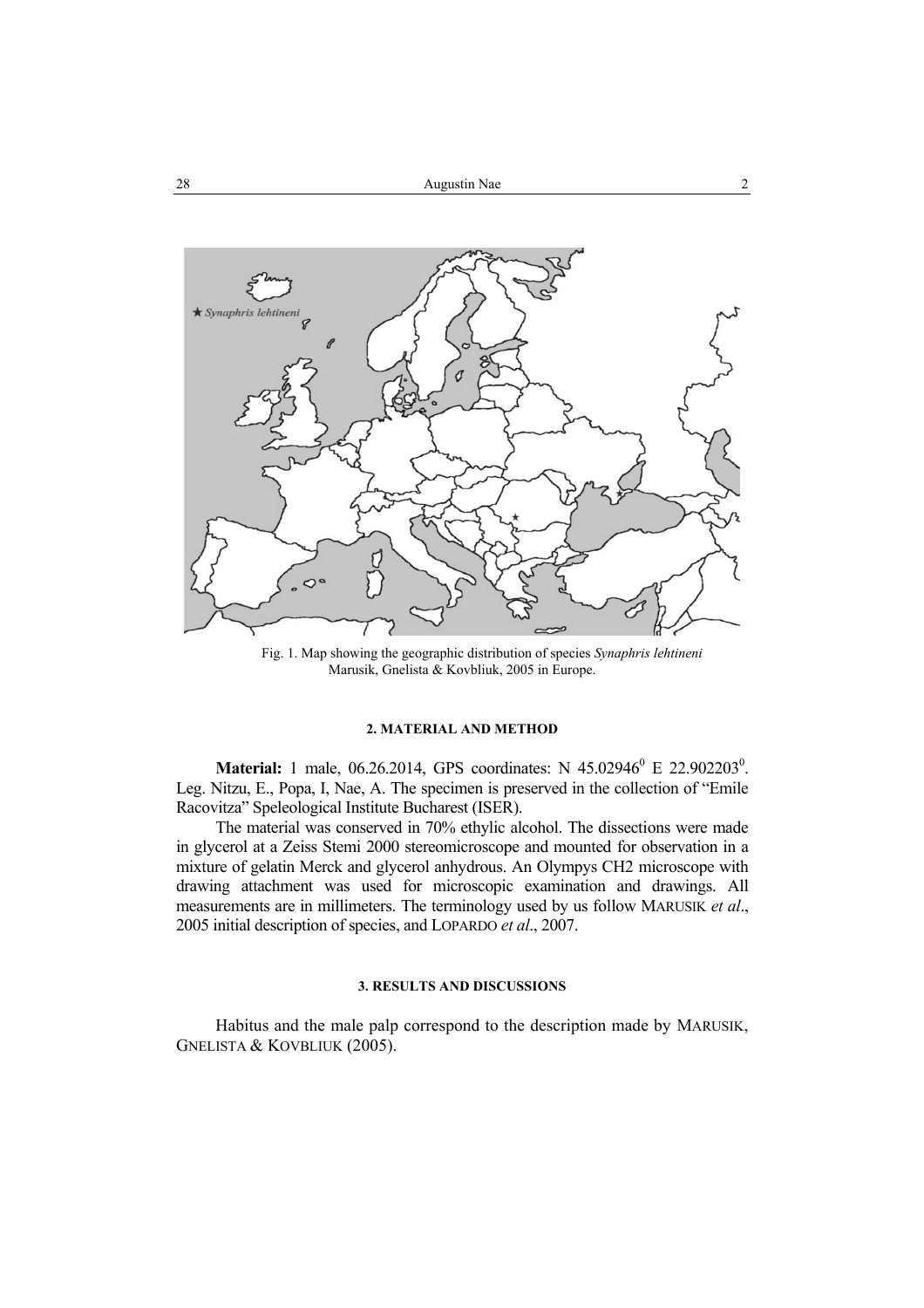Dimensions: Male. Total length: 1.12 mm. Cephalotorax: length 0.5 mm, width 0.45 mm. Abdomen: length 0.62 mm, width 0.4 mm. Stern: length 0.3 mm, width 0.3 mm

Brown carapace with blackish edges and slightly weaved surface (irregular). In the dorso-median part has a darker lanceolated stain.

Carapace with four setae called 'tubercles' by the Marusik *et al.* 2005. In the dorso-median part, along the midline, are two setae, a third seta being situated behind the posterior median eyes (PME). The fourth seta is located in the median part of clipeus. Clipeus is high.

Sternum is dark brown, even blackish, darker than the carapace. It has hairs on the surface similar in length to those on the carapace.

Chelicera have the same color as the rest of the cephalothorax and has a strong tooth on the promarginal edge, the promarginal and lateral hairs (one) with large elevated bases.

The abdomen is oval (elongated), blackish. It presents a series of long hairs.

Legs dark-yellowish brown. Formula: 1.4.2.3. Tibiae I-II with 2 trichobothria, tibiae III-IV with 3 trichobothria. Metatarsi I-II with one trichobothrium. TmI: 0.5.

| Leg | Femora | Patella | Tibia  | Metatarsus | Tarsus | Total  |
|-----|--------|---------|--------|------------|--------|--------|
|     | 0.3625 | 0.125   | 0.3    | 0.2        | 0.2375 | 1.225  |
| H   | 0.3375 | 0.125   | 0.2625 | 0.175      | 0.2375 | 1.1375 |
| Ш   | 0.3375 | 0.1125  | 0.225  | 0.175      | 0.225  | 1.075  |
| IV  | 0.35   | 0.1125  | 03     | 0.2        | 0.225  | 1.1875 |

The male palp (Figs.  $2 - 3$ ) is relatively short. Tibia has no apophysis, it's approximately circular in shape, widened and adheres closely to the cimbyum. Cimbyum (Fig. 3) is complicated and consists of two distinct parts. The lower part is round and covered with hairs and the upper part is semicircular, hairless, membranous and transparent. The retrolateral edge of cymbium that separates the two areas, shows a formation called by MARUSIK *et al.* (2005) and LOPARDO *et al.* (2007) , 'paracymbium'.

Palp. Femora 0.1125 mm, patella 0.05 mm, tibia 0.1 mm.

Embolus is long, thin, filiform, with the starting point on the embolar basis. Enbolus tip slightly widened.

Embolar base flat, with a flat membranous translucent expansion, called 'lamella' by MARUSIK *et al*., 2005 and 'embolar expansion' by LOPARDO *et al*., 2007.

Lamella is transparent, hardly visible and has lanceolated form. It has more almost parallel grooves along its length and starts under (near) embolar basis. The base of embolare expansion (lamella) is much narrower than the rest of the blade.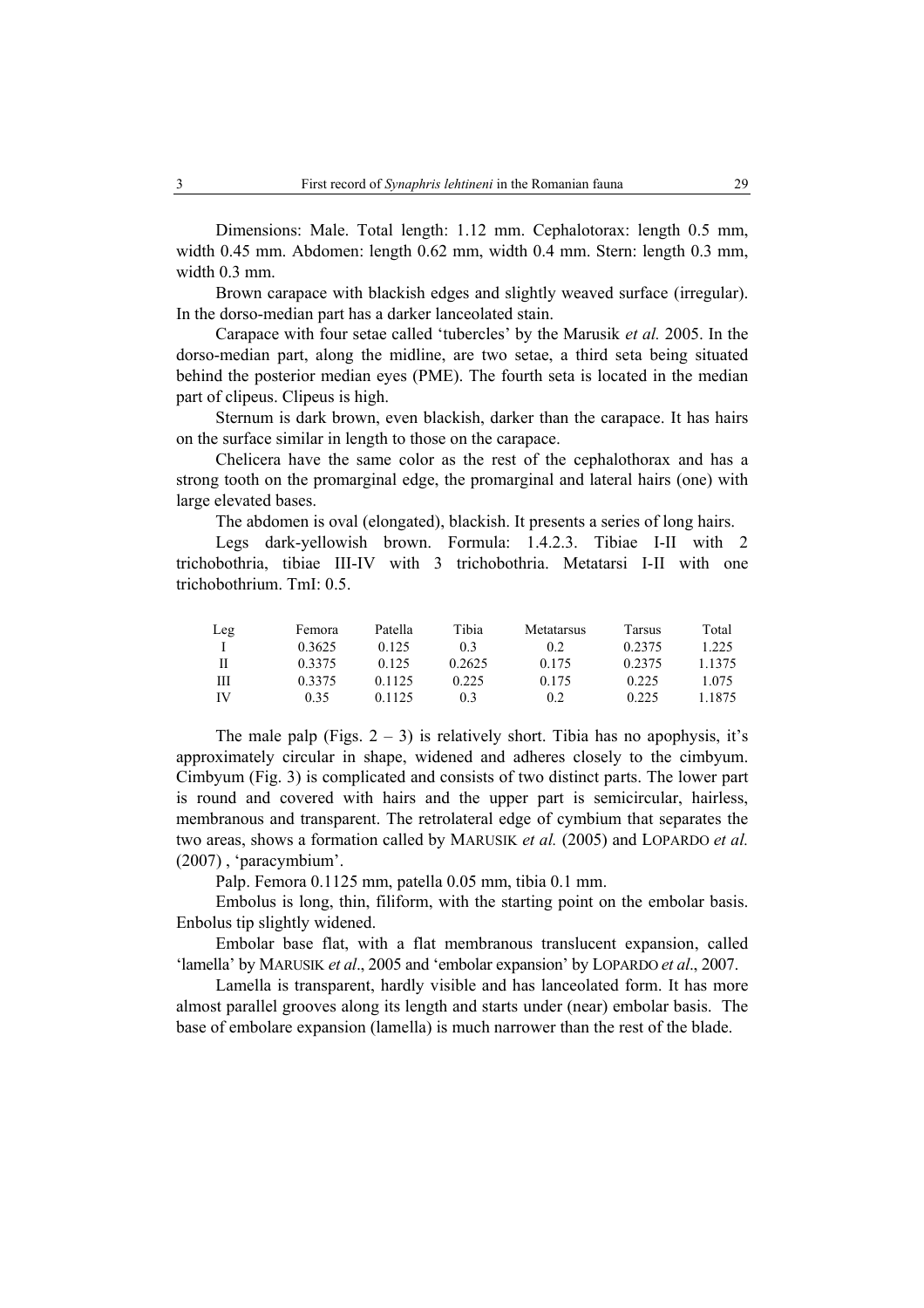

Fig. 2. Male palp, ventral view. Scale bar 0.1 mm.



Fig. 3. Male palp, dorsal view. Scale bar 0.1 mm.